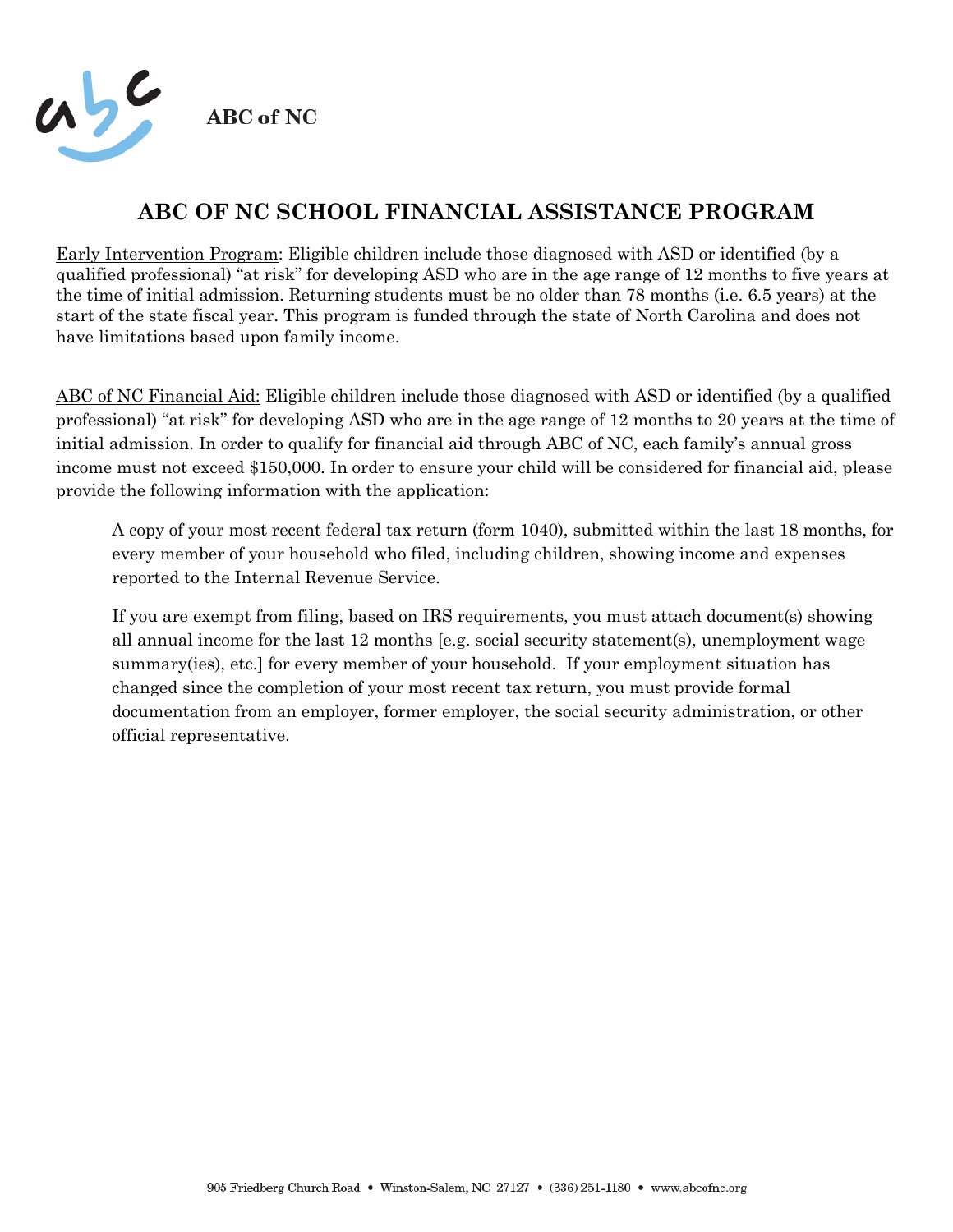## **ABC OF NC SCHOOL FINANCIAL ASSISTANCE PROGRAM**

#### **Client Information:**

| Client Name: | Date of Birth: |
|--------------|----------------|
| Sex/Gender:  | Diagnosis:     |

#### **Parent/Caregiver Information:**

| Parent/Caregiver Name: | Date of Birth:      |  |  |
|------------------------|---------------------|--|--|
|                        |                     |  |  |
| Sex/Gender:            | Preferred Language: |  |  |
|                        |                     |  |  |
| <b>Street Address:</b> |                     |  |  |
|                        |                     |  |  |
|                        |                     |  |  |
|                        |                     |  |  |
| County:                | Phone number(s):    |  |  |
|                        |                     |  |  |
| Email Address:         |                     |  |  |
|                        |                     |  |  |

### **Getting to know your child:**

| Current school placement (if applicable): |
|-------------------------------------------|
|                                           |
|                                           |
| Current therapy services (if applicable): |
|                                           |
|                                           |

Please indicate any medical conditions we should be aware (e.g. seizures/epilepsy, asthma, diabetes, etc.).

| <b>Medical condition</b> | Treatment/Response |  |  |
|--------------------------|--------------------|--|--|
|                          |                    |  |  |
|                          |                    |  |  |
|                          |                    |  |  |

Please list the child's favorites- including toys, activities, foods, characters, etc.

Please list the child's dislikes.

| Item/Activity/Other | <b>His / Her Reaction(s)</b> |  |  |
|---------------------|------------------------------|--|--|
|                     |                              |  |  |
|                     |                              |  |  |
|                     |                              |  |  |
|                     |                              |  |  |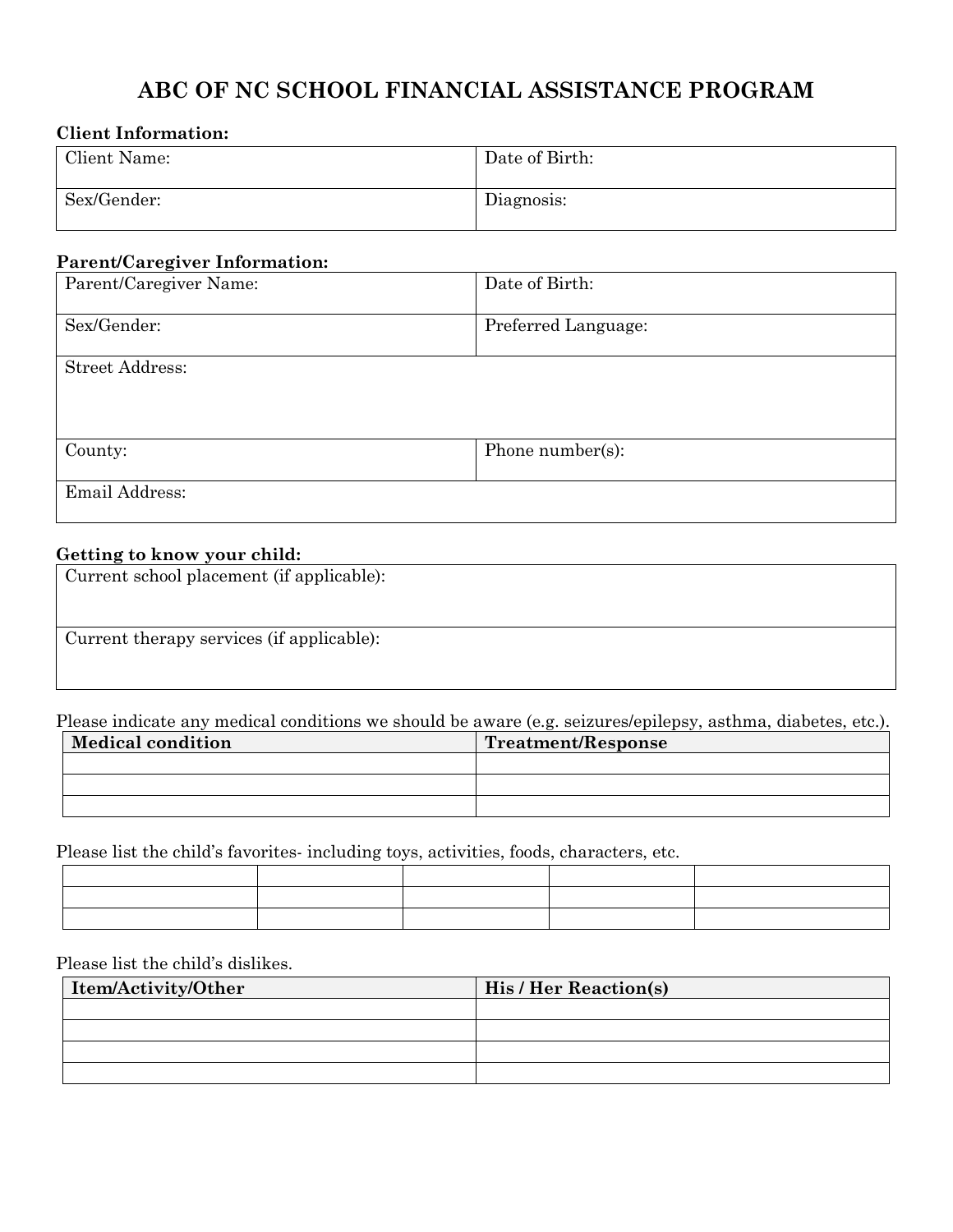Has the child ever: (if past, please indicate age of onset)

| Communication                     |              |             |                | <b>Comments:</b> |
|-----------------------------------|--------------|-------------|----------------|------------------|
| Babbled                           | <b>NEVER</b> | <b>PAST</b> | <b>PRESENT</b> |                  |
| Cried to communicate              | <b>NEVER</b> | <b>PAST</b> | <b>PRESENT</b> |                  |
| wants/needs                       |              |             |                |                  |
| Pulled others to communicate      | <b>NEVER</b> | <b>PAST</b> | <b>PRESENT</b> |                  |
| wants/needs                       |              |             |                |                  |
| Looked to others to               | <b>NEVER</b> | <b>PAST</b> | <b>PRESENT</b> |                  |
| communicate wants/needs           |              |             |                |                  |
| Pointed to communicate            | <b>NEVER</b> | <b>PAST</b> | <b>PRESENT</b> |                  |
| wants/needs                       |              |             |                |                  |
| Used sign language                | <b>NEVER</b> | <b>PAST</b> | <b>PRESENT</b> |                  |
| Used an augmented                 | <b>NEVER</b> | <b>PAST</b> | <b>PRESENT</b> |                  |
| communication device              |              |             |                |                  |
| Made 1 word requests              | <b>NEVER</b> | <b>PAST</b> | PRESENT        |                  |
| Made 2-3 word requests            | <b>NEVER</b> | <b>PAST</b> | <b>PRESENT</b> |                  |
| Made requests in sentences        | <b>NEVER</b> | <b>PAST</b> | <b>PRESENT</b> |                  |
| Asked questions                   | <b>NEVER</b> | <b>PAST</b> | <b>PRESENT</b> |                  |
| Answered questions                | <b>NEVER</b> | <b>PAST</b> | <b>PRESENT</b> |                  |
| Conversational with adults        | <b>NEVER</b> | <b>PAST</b> | <b>PRESENT</b> |                  |
| Conversational with peers         | <b>NEVER</b> | <b>PAST</b> | <b>PRESENT</b> |                  |
| Repeated words over and over      | <b>NEVER</b> | <b>PAST</b> | <b>PRESENT</b> |                  |
| Speech difficulties (i.e. hard to | <b>NEVER</b> | <b>PAST</b> | <b>PRESENT</b> |                  |
| understand)                       |              |             |                |                  |
| Talked, but doesn't anymore       | <b>NEVER</b> | <b>PAST</b> | <b>PRESENT</b> |                  |
| Followed simple instructions      | <b>NEVER</b> | <b>PAST</b> | <b>PRESENT</b> |                  |
| Followed complex instructions     | <b>NEVER</b> | <b>PAST</b> | <b>PRESENT</b> |                  |
| Physical                          |              |             |                | Comments:        |
| Lethargic/low energy              | <b>NEVER</b> | <b>PAST</b> | <b>PRESENT</b> |                  |
| Hyper/overly energetic            | <b>NEVER</b> | <b>PAST</b> | <b>PRESENT</b> |                  |
| Excessively noisy                 | <b>NEVER</b> | <b>PAST</b> | <b>PRESENT</b> |                  |
| Fleeting attention span           | <b>NEVER</b> | <b>PAST</b> | <b>PRESENT</b> |                  |
| Required constant attention       | <b>NEVER</b> | <b>PAST</b> | <b>PRESENT</b> |                  |
| Adaptive                          |              |             |                | Comments:        |
| Had self-limited diet (due to     | <b>NEVER</b> | <b>PAST</b> | <b>PRESENT</b> |                  |
| food refusal)                     |              |             |                |                  |
| Fed self finger foods             | <b>NEVER</b> | <b>PAST</b> | <b>PRESENT</b> |                  |
| Fed self with utensils            | <b>NEVER</b> | <b>PAST</b> | <b>PRESENT</b> |                  |
| Toilet trained on a schedule      | <b>NEVER</b> | <b>PAST</b> | <b>PRESENT</b> |                  |
| Initiated toileting               | <b>NEVER</b> | <b>PAST</b> | <b>PRESENT</b> |                  |
| Difficultly accepting "No"        | <b>NEVER</b> | <b>PAST</b> | <b>PRESENT</b> |                  |
| Difficulty waiting                | <b>NEVER</b> | <b>PAST</b> | <b>PRESENT</b> |                  |
| <b>Problem Behavior</b>           |              |             |                | <b>Comments:</b> |
| Displayed stereotypic             | <b>NEVER</b> | <b>PAST</b> | <b>PRESENT</b> |                  |
| behavior(s) (e.g. hand flapping)  |              |             |                |                  |
| Cried, whined or pouted           | <b>NEVER</b> | <b>PAST</b> | <b>PRESENT</b> |                  |
| frequently                        |              |             |                |                  |
| Irritable                         | <b>NEVER</b> | <b>PAST</b> | <b>PRESENT</b> |                  |
| Tantrumed frequently              | <b>NEVER</b> | <b>PAST</b> | <b>PRESENT</b> |                  |
| Engaged in self-injurious         | <b>NEVER</b> | <b>PAST</b> | <b>PRESENT</b> |                  |
| behavior (e.g. head banging,      |              |             |                |                  |
| hand biting, etc.)                |              |             |                |                  |